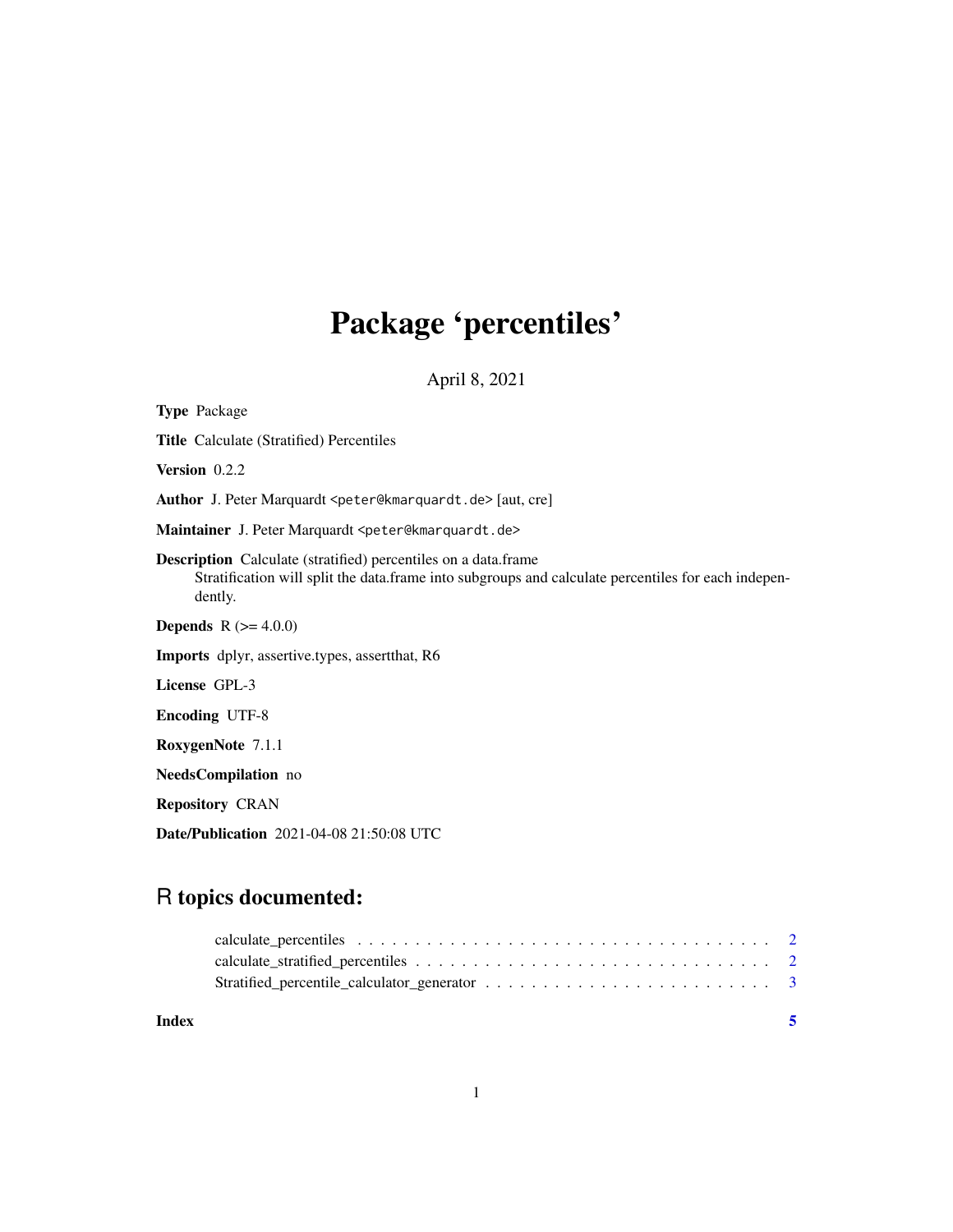<span id="page-1-0"></span>calculate\_percentiles *Calculate percentiles*

#### Description

Calculate percentiles for values in a data.frame

#### Usage

```
calculate_percentiles(data, value_col)
```
#### Arguments

| data      | A data.frame                               |
|-----------|--------------------------------------------|
| value col | character name of column containing values |

#### Value

A vector of numerics with percentile values of length of nrow(data)

#### Author(s)

Peter Marquardt

calculate\_stratified\_percentiles *Calculate stratified percentiles*

#### Description

Calculate percentiles for values in a data.frame while stratifying for other characteritics in same df

#### Usage

```
calculate_stratified_percentiles(data, value_col, stratify_by, use.na = FALSE)
```
#### Arguments

| data        | A data frame                                                                                                                                                                                                                                                  |
|-------------|---------------------------------------------------------------------------------------------------------------------------------------------------------------------------------------------------------------------------------------------------------------|
| value_col   | character name of column containing values                                                                                                                                                                                                                    |
| stratify_by | list or vector. Use a named list to specify column name as key and a value of type<br>vector indicating accepted levels of the property stratified by to be included. If<br>an unnamed list or vector is passed, all levels of indicated columns will be used |
| use.na      | A logical indicating whether NA values should be used. If TRUE, NA values<br>and non-included value levels will be grouped like a separate value level                                                                                                        |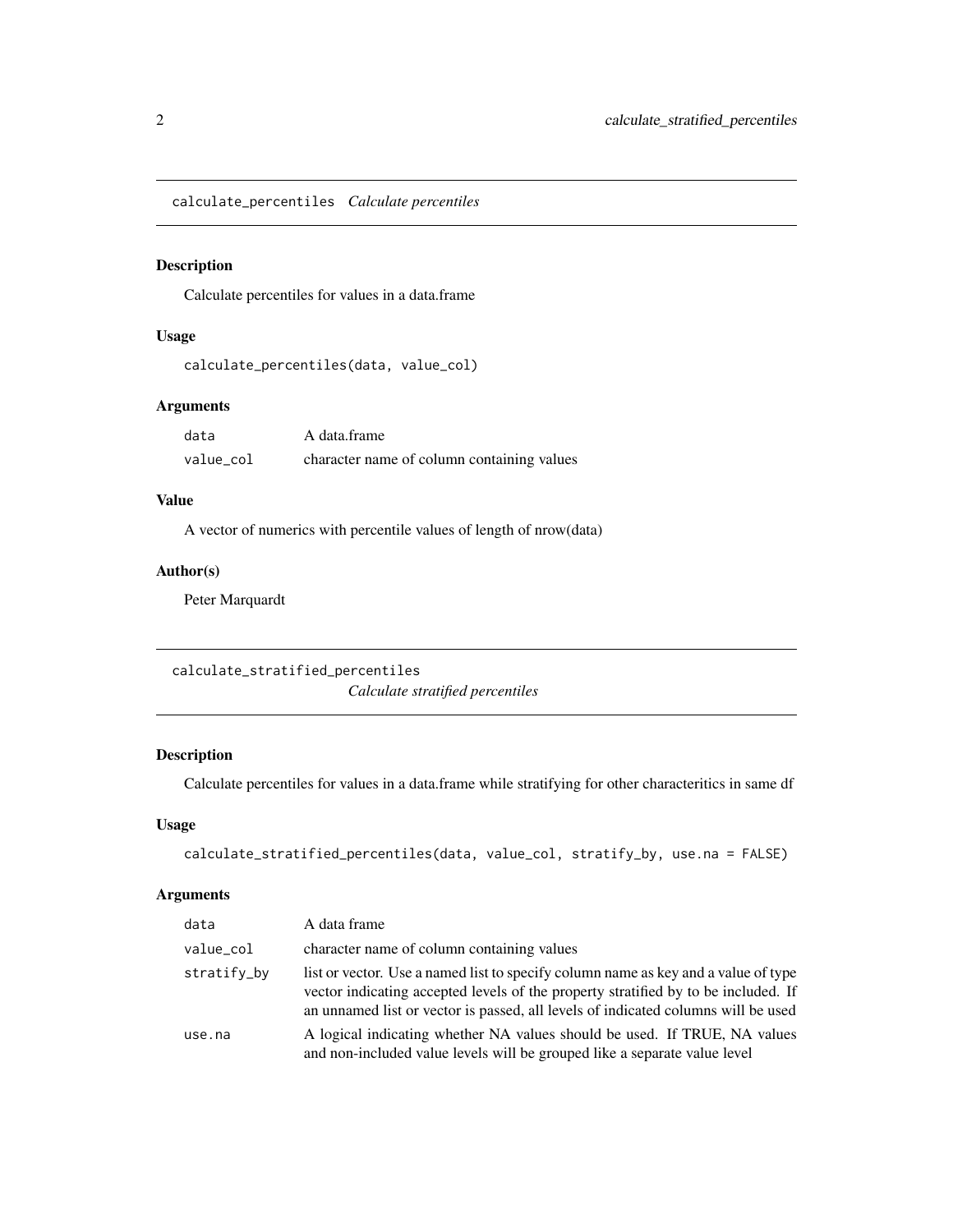#### <span id="page-2-0"></span>Value

A vector of numerics with percentile values of length of nrow(data)

#### Author(s)

J. Peter Marquardt

#### Examples

```
data \le data.frame('values' = 100:1, 'group' = rep(c('A', 'B', NA, 'D'), 25))
calculate_stratified_percentiles(data, 'values', list(group = c('A', 'B', 'D')))
calculate_stratified_percentiles(data, 'values', c('group'), use.na = TRUE)
calculate_stratified_percentiles(data, 'values', list(group = c('A', 'C')), use.na=TRUE)
# The following example will result in NA values caused by NAs in 'group'.
# Therefore, it will return the percentile vector, but issue a warning.
calculate_stratified_percentiles(data, 'values', 'group')
```
Stratified\_percentile\_calculator\_generator *R6 Class representing a compund of data and methods used to calculate stratified percentiles*

#### **Description**

R6 Class representing a compund of data and methods used to calculate stratified percentiles

R6 Class representing a compund of data and methods used to calculate stratified percentiles

#### Details

A calculator has: - raw\_data representing the data.frame passed in for calculation - result\_data an environment containing the result data.frame \$data, shared with - sub\_results representing subordinate steps in recursive calculation process

#### Active bindings

raw\_data Return the data.frame originally handed to the object

- result\_data Return the environment containing a data.frame (§data) containing results of current hierarchy
- sub\_results Return the named list with Stratified\_percentile\_calculator\_generator objects for recursive stacking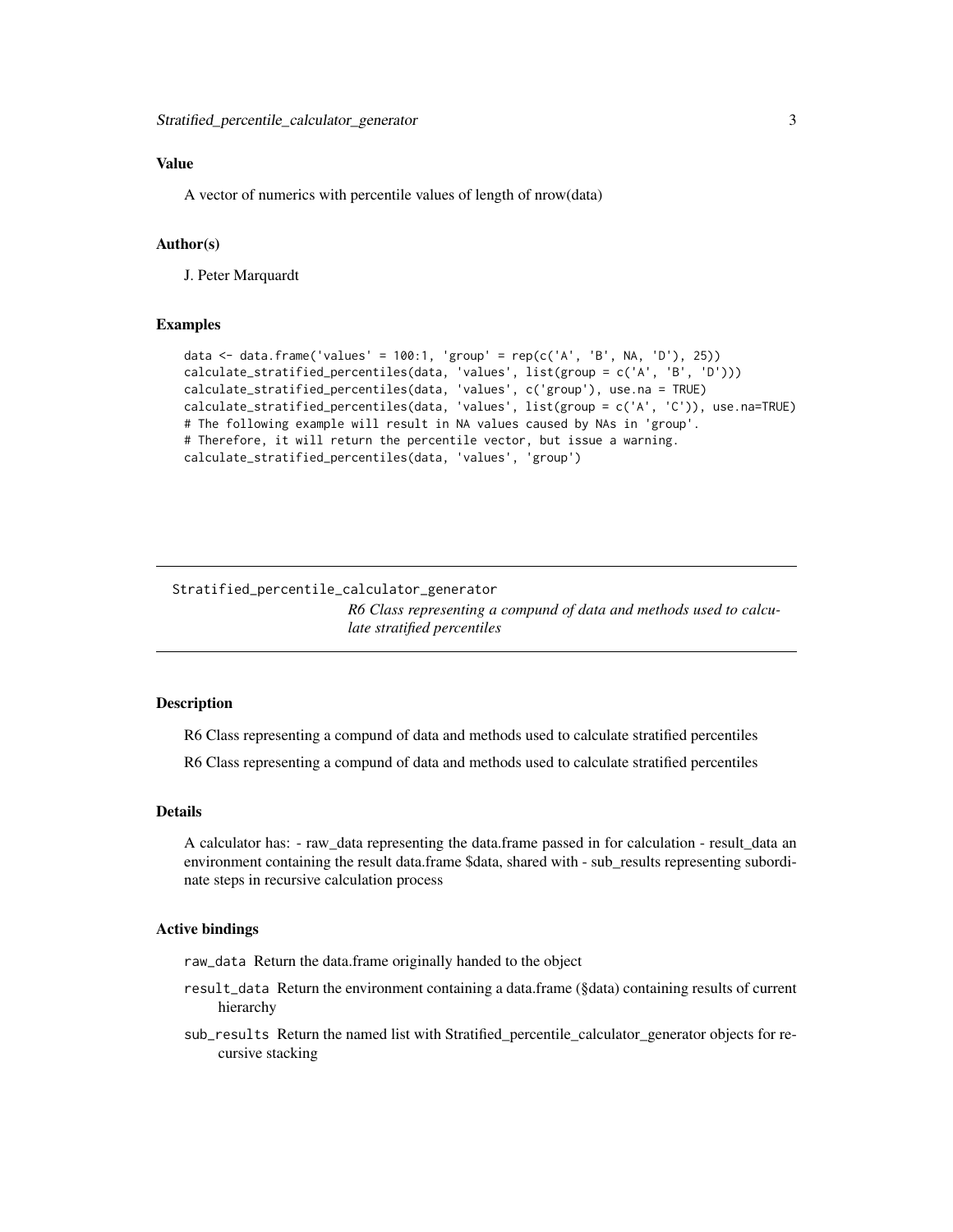#### **Methods**

#### Public methods:

- [Stratified\\_percentile\\_calculator\\_generator\\$new\(\)](#page-3-0)
- [Stratified\\_percentile\\_calculator\\_generator\\$divide\\_and\\_calculate\(\)](#page-3-1)
- [Stratified\\_percentile\\_calculator\\_generator\\$clone\(\)](#page-3-2)

<span id="page-3-0"></span>Method new(): Create a new Stratified percentile calculator object.

```
Usage:
Stratified_percentile_calculator_generator$new(
  raw_data = NULL,result_data = newenv(),
  current_stratification_characteristic = NULL,
  remaining_stratification_characteristics = NULL,
  value_column = NULL,
  output_column = NULL,
 use.na = FALSE
\lambda
```
*Arguments:*

raw\_data data.frame to perform calculation/stratification on.

- result\_data environment containing \$data, a data.frame with the current state of results.
- current\_stratification\_characteristic named list with column name and levels of characteristic to stratify by.
- remaining\_stratification\_characteristics named list with column names and levels of characteristics to stratify by.
- value\_column character column with values to calculate percentiles on
- output\_column character column to write calculated percentile values to
- use.na logical indicating whether or not NA/non-listed stratification values should be included as a separate group

*Returns:* A new 'Stratified\_percentile\_calculator' object.

<span id="page-3-1"></span>Method divide\_and\_calculate(): recursively calculate stratified percentiles on data.frame Updates following private fields: - ..result\_data\$data - ::sub\_results - ..current\_stratification\_characteristic - ..remaining\_stratification\_characteristics

*Usage:*

Stratified\_percentile\_calculator\_generator\$divide\_and\_calculate()

*Returns:* void, but updates ..result\_data field

<span id="page-3-2"></span>Method clone(): The objects of this class are cloneable with this method.

*Usage:*

Stratified\_percentile\_calculator\_generator\$clone(deep = FALSE)

*Arguments:*

deep Whether to make a deep clone.